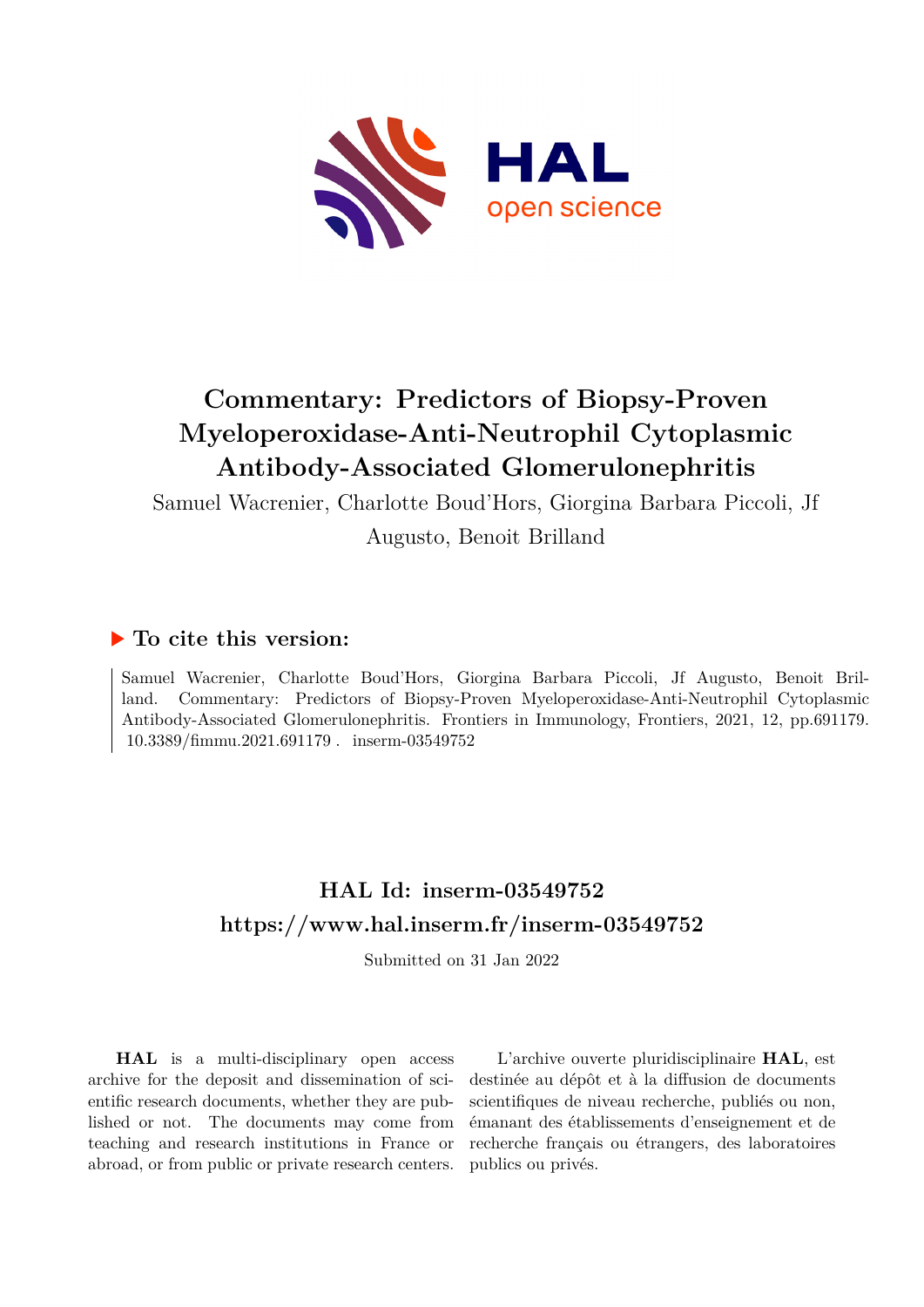



# [Commentary: Outcome Predictors of](https://www.frontiersin.org/articles/10.3389/fimmu.2021.691179/full) [Biopsy-Proven Myeloperoxidase-](https://www.frontiersin.org/articles/10.3389/fimmu.2021.691179/full)[Anti-Neutrophil Cytoplasmic](https://www.frontiersin.org/articles/10.3389/fimmu.2021.691179/full) [Antibody-Associated](https://www.frontiersin.org/articles/10.3389/fimmu.2021.691179/full) [Glomerulonephritis](https://www.frontiersin.org/articles/10.3389/fimmu.2021.691179/full)

**OPEN ACCESS** 

#### Edited by:

Carmelo Carmona-Rivera, National Institute of Arthritis and Musculoskeletal and Skin Diseases (NIAMS), United States

#### Reviewed by:

Alvise Berti, Santa Chiara Hospital, Italy Luis Felipe Flores-Suárez, Instituto Nacional de Enfermedades Respiratorias-México (INER), Mexico

#### \*Correspondence:

Jean-Francois Augusto [jfaugusto@chu-angers.fr](mailto:jfaugusto@chu-angers.fr)

#### Specialty section:

This article was submitted to Autoimmune and Autoinflammatory Disorders, a section of the journal Frontiers in Immunology

Received: 05 April 2021 Accepted: 17 May 2021 Published: 02 June 2021

#### Citation:

Wacrenier S, Boud'hors C, Piccoli G, Augusto J-F and Brilland B (2021) Commentary: Outcome Predictors of Biopsy-Proven Myeloperoxidase-Anti-Neutrophil Cytoplasmic Antibody-Associated Glomerulonephritis. Front. Immunol. 12:691179. [doi: 10.3389/fimmu.2021.691179](https://doi.org/10.3389/fimmu.2021.691179)

Samuel Wacrenier<sup>1,2,3</sup>, Charlotte Boud'hors<sup>1</sup>, Giorgina Piccoli<sup>2</sup>, Jean-François Augusto<sup>1,3\*</sup> and Benoit Brilland<sup> $1,3$ </sup>

<sup>1</sup> Service de Néphrologie-Dialyse-Transplantation, Université d'Angers, CHU Angers, Angers, France, <sup>2</sup> Service de Néphrologie, Centre Hospitalier du Mans, Le Mans, France, <sup>3</sup> Université d'Angers, INSERM, CRCINA, Angers, France

Keywords: ANCA-associated vasculitis, glomerulonephritis, predictor, death, end stage kidney disease

#### A Commentary on

[Outcome Predictors of Biopsy-Proven Myeloperoxidase-Anti-Neutrophil Cytoplasmic](https://www.frontiersin.org/articles/10.3389/fimmu.2020.607261/full) [Antibody-Associated Glomerulonephritis](https://www.frontiersin.org/articles/10.3389/fimmu.2020.607261/full)

By Ge Y, Yang G, Yu X, Sun B, Zhang B, Yuan Y, Zeng M, Wang N, Mao H and Xing C (2021). Front. Immunol. 11:607261. doi: 10.3389/fi[mmu.2020.607261](https://doi.org/10.3389/fimmu.2020.607261)

## INTRODUCTION

Diagnosis of Antineutrophil cytoplasmic antibodies (ANCA) associated vasculitis (AAV) with glomerulonephritis (ANCA-GN) enjoins the start of an immunosuppressive treatment as soon as possible. Its intensity is guided by clinical presentation and histopathologic lesions on kidney biopsy. Individualized and personalized treatment is a key issue for improving outcomes. In this view, markers of AAV severity, renal involvement, and overall prognosis may be useful, not only for a better understanding of the disease pathophysiology, but above all, for guiding therapies and improving patients' outcomes, especially when histology is not available. Moreover, if chronic lesions in kidney biopsy at diagnosis remain a major determinant of renal outcomes, whether assessed by the international histopathologic classification (1), the Renal Risk Score (2) or the global chronicity score proposed by the Mayo Clinic (3), some intermediate prognostic classes (e.g.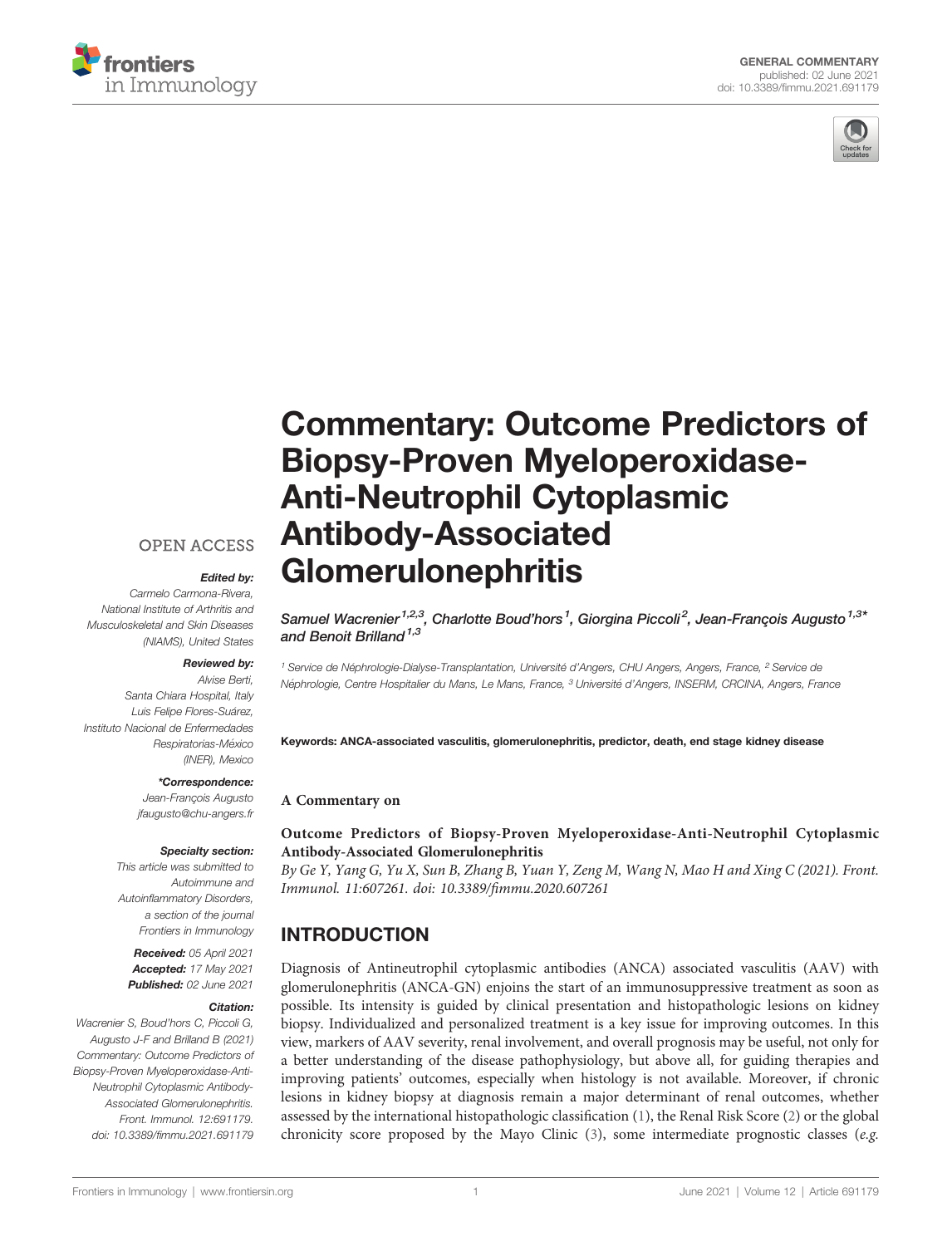crescentic and mixed classes in Berden's classification) actually seem to have similar renal outcomes (4). Thus, biomarkers are needed to refine the prognosis assessment of these patients.

We therefore read we much interest the publication by Ge et al. regarding the role of several biological markers associated with death and end stage kidney disease (ESKD) in MPO-ANCA vasculitis patients with pauci-immune glomerulonephritis (MPO-ANCA-GN), especially anemia and hypoalbuminemia (5). In their cohort of 112 patients, albuminemia < 30 g/L and hemoglobin < 9g/dL were associated with a greater risk of ESKD occurrence. Moreover, hypoalbuminemia (but not anemia) was associated with patient survival.

## PREDICTORS OF DEATH AND ESKD IN THE MAINE-ANJOU REGISTRY

We aimed to evaluate the predictive value of these biological markers within our cohort of AAV patients with biopsy-proven kidney involvement, included in the Maine-Anjou (France) registry. This population has previously been described in various settings (6–9). Among the 180 patients within the registry, 111 patients presented with MPO-ANCA of whom 98 had ANCA-GN histological confirmation with kidney biopsy. To meet the same inclusion criteria used by Ge et al., we analyzed these 98 patients. Median age was 68 years old [61-75], 61% were male and more than half had hypertension. Median BVAS was 14 [12-18], and, after kidneys, most involved organs were lungs (33%), ear, nose and throat (22%) and skin (13%). At baseline and before any therapeutic intervention, median eGFR was 17 ml/min [12, 33], median hemoglobin was 10 g/dL [8.75 - 10.95] of whom 31% had a hemoglobin level < 9g/dL and median albuminemia was 30 g/L [28 - 34] of whom 45% had an albumin level < 30 g/L. A fifth (21%) required kidney replacement therapy within 30 days from diagnosis. According to Berden's classification, the proportion of patients within the focal class, the crescentic class, the mixed class and the sclerotic class was 19%, 43%, 20% and 18%, respectively. In addition to oral glucocorticoids, most patients received intravenous methylprednisolone pulses (81%) associated with cyclophosphamide (84%) or rituximab (16%) as induction therapy. Maintenance therapy mostly consisted in azathioprine or rituximab regimens (57% and 41%, respectively). These 98 patients were followed with a median follow-up of 46 months [16-96] during which 25 patients (26%) experienced a relapse (60% with renal involvement), 28 patients (29%) reached ESKD and 24 patients (24%) died.

In our cohort, among clinical or biological parameters at diagnosis, albuminemia (either considered as a continuous variable or as a dichotomized one) was neither associated with death nor with ESKD (5-years censured Multivariable Cox Analysis). Among the different models used, age and proteinuria were the best predictors for death occurrence. The predictive value of anemia appeared to be inconsistent (Table 1). The best predictor for ESKD occurrence was the severity of renal involvement at admission (amount of proteinuria and the need for kidney replacement therapy within 30 days from diagnosis). Similarly to albuminemia, hemoglobin (either considered as a continuous variable or dichotomized at anemia threshold) was not associated with ESKD (Table 1).

## **DISCUSSION**

Our results underline the inconsistent predictive value of these biological markers (hemoglobin and albumin) when applied to our cohort. Indeed, as stated by Ge et al., literature is very heterogeneous on this subject. Hemoglobin has been found irregularly as a predictor of death (10–12) or not (13) and as a predictor of ESKD (11) or not (14, 15). In the same way, albumin has been found as a predictor of death (16) or not (17, 18) and as a predictor of ESKD (19) or not (20, 21). These inconsistent results may be explained by various collinear variables that can unspecifically and falsely bring out biological predictors. For example, the amount and duration of inflammatory syndrome, the nutritional status before ANCA-GN onset, and the severity (and chronicity) of kidney failure can all influence these parameters. Moreover, these studies vary in term of number of patients, ANCA type, severity at presentation and management. While we included a similar number of patients with biopsyproven MPO-ANCA-GN, approximatively followed for the same duration as compared to Ge et al. study, the discrepancy between the two cohorts may be explained by additional factors. First, the Asian population experienced more severe outcomes (death and ESKD rate reached 41% and 39%, respectively) possibly related to a more severe initial clinical presentation (median BVAS 18 and need for KRT 42%). Moreover, remission induction regimen was based on glucocorticoids and mycophenolate mofetil (MMF) for a non-negligible proportion of patients (20.5%). This is not surprising as MMF-based induction regimen was associated with better outcomes in Chinese patients when compared with conventional European immunosuppressant induction therapy such as cyclophosphamide (22). Maintenance regimen was also different as MMF and cyclophosphamide was predominantly used in Ge et al. cohort, whereas we mostly used azathioprine and rituximab. Thus, ethnicity, a more severe initial presentation and different therapeutic management may explain these differences.

To conclude, in the quest of the perfect biological marker, we would like to bring out that hemoglobin and albumin may not be the eagerly awaited ones. Beyond the classical aphorism "the worse it is, the worse it gets", various biomarkers are currently under careful examination to reach this goal (23). Some may seem duller than others but nevertheless just as promising. Indeed, we recently reported lymphopenia as a strong independent predictor of ESKD (9) and think that exploring abnormalities in lymphocytes phenotype, whether considering kidney infiltrating cells or circulating lymphocytes, would be enlightening in this setting. Indeed, lymphopenia by itself (9) but also the underlying mechanisms (e.g. loss of regulatory cells, regulatory/inflammatory cells imbalance, and, activated T cells infiltration) (24–27) could be of great value to help predict bad outcomes in ANCA-GN.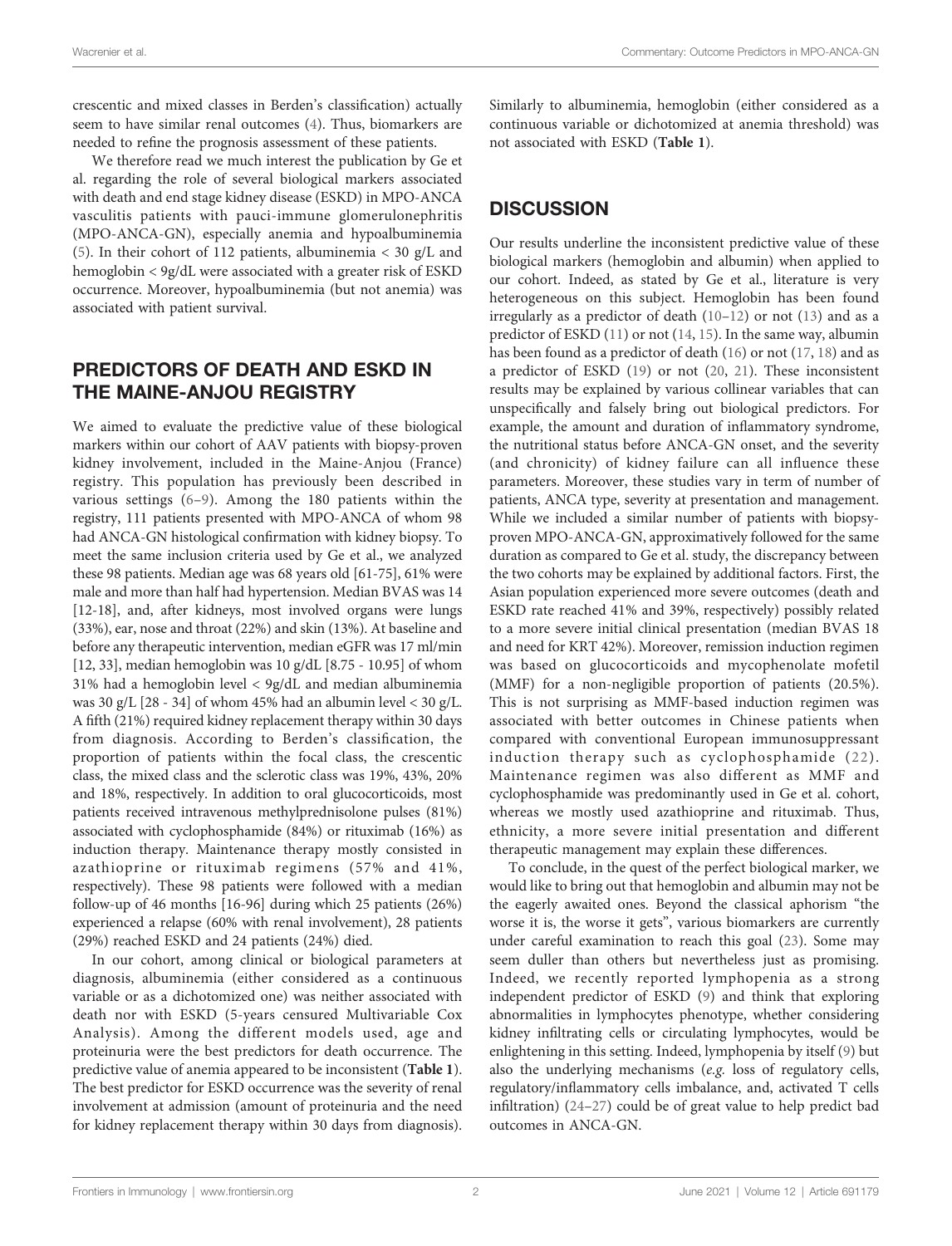|                                                                                               | Multivariable analysis of death predictors |            |         |           |                     |         |                                      |            | Multivariable analysis of ESKD predictors |         |           |                     |         |  |
|-----------------------------------------------------------------------------------------------|--------------------------------------------|------------|---------|-----------|---------------------|---------|--------------------------------------|------------|-------------------------------------------|---------|-----------|---------------------|---------|--|
| Model 1: including albumin and hemoglobin as continuous variables                             |                                            |            |         |           |                     |         |                                      |            |                                           |         |           |                     |         |  |
|                                                                                               |                                            | Full model |         |           | Simplified model ** |         |                                      | Full model |                                           |         |           | Simplified model ** |         |  |
|                                                                                               | <b>HR</b>                                  | 95% CI     | p-value | <b>HR</b> | 95% CI              | p-value |                                      | <b>HR</b>  | 95% CI                                    | p-value | <b>HR</b> | 95% CI              | p-value |  |
| Age (per 10 years increment)                                                                  | 2.34                                       | 1.02, 5.37 | 0.045   | 2.13      | 1.03, 4.40          | 0.041   | Creatinine (per 50 umol/L increment) | 1.01       | 0.90, 1.12                                | >0.9    |           |                     |         |  |
| Hypertension                                                                                  | 8.47                                       | 0.80, 90.0 | 0.076   | 10.8      | 1.08, 107           | 0.043   | Proteinuria (per 1 g/g increment)    | 1.06       | 0.94, 1.20                                | 0.3     | 1.08      | 1.02, 1.14          | 0.014   |  |
| Creatinine (per 50 umol/L increment)                                                          | 0.99                                       | 0.87, 1.11 | 0.8     |           |                     |         | Hemoglobin (per 1 g/dL increment)    | 0.92       | 0.72, 1.17                                | 0.5     |           |                     |         |  |
| Proteinuria (per 1 g/g increment)                                                             | 1.19                                       | 1.02, 1.38 | 0.026   | 1.17      | 1.06, 1.29          | 0.001   | Albumin (per 1 g/L increment) *      | 1.01       | 0.94, 1.09                                | 0.8     |           |                     |         |  |
| Hemoglobin (per 1 g/dL increment)                                                             | 0.65                                       | 0.43, 0.97 | 0.034   | 0.63      | 0.44, 0.90          | 0.011   | KRT within 30 days from diagnosis    | 8.06       | 2.33, 27.9                                | < 0.001 | 8.09      | 3.43, 19.1          | < 0.001 |  |
| Albumin (per 1 g/L increment) *                                                               | 1.01                                       | 0.91, 1.11 | >0.9    |           |                     |         |                                      |            |                                           |         |           |                     |         |  |
| Model 2: including albumin and hemoglobin as dichotomous variables: thresholds from Ge et al. |                                            |            |         |           |                     |         |                                      |            |                                           |         |           |                     |         |  |
|                                                                                               |                                            | Full model |         |           | Simplified model ** |         |                                      |            | Full model                                |         |           | Simplified model ** |         |  |
|                                                                                               | <b>HR</b>                                  | 95% CI     | p-value | <b>HR</b> | 95% CI              | p-value |                                      | <b>HR</b>  | 95% CI                                    | p-value | <b>HR</b> | 95% CI              | p-value |  |
| Age (per 10 years increment)                                                                  | 2.60                                       | 1.12, 6.01 | 0.026   | 3.60      | 1.86, 6.96          | < 0.001 | Creatinine (per 50 umol/L increment) | 1.01       | 0.91, 1.13                                | 0.8     |           |                     |         |  |
| Hypertension                                                                                  | 6.06                                       | 0.66, 55.3 | 0.11    |           |                     |         | Proteinuria (per 1 g/g increment)    | 1.05       | 0.94, 1.18                                | 0.4     | 1.08      | 1.02, 1.14          | 0.014   |  |
| Creatinine (per 50 umol/L increment)                                                          | 0.93                                       | 0.79, 1.09 | 0.4     |           |                     |         | Hemoglobin $(< 9$ g/dL) *            | 1.17       | 0.44, 3.08                                | 0.8     |           |                     |         |  |
| Proteinuria (per 1 g/g increment)                                                             | 1.27                                       | 1.05, 1.54 | 0.012   | 1.21      | 1.09, 1.34          | < 0.001 | Albumin (< 30 g/L) *                 | 0.72       | 0.28, 1.83                                | 0.5     |           |                     |         |  |
| Hemoglobin ( $<$ 9 g/dL) $*$                                                                  | 1.72                                       | 0.51, 5.82 | 0.4     |           |                     |         | KRT within 30 days from diagnosis    | 8.86       | 2.56, 30.6                                | < 0.001 | 8.09      | 3.43, 19.1          | < 0.001 |  |
| Albumin ( $<$ 30 g/L) $*$                                                                     | 0.67                                       | 0.19, 2.38 | 0.5     |           |                     |         |                                      |            |                                           |         |           |                     |         |  |

Cox proportional hazards regression analysis was performed to examine factors associated with the occurrence of death and ESKD. Multivariate Cox regression analysis included all parameters with p < 0.1 in the univariate an parameters judged as clinically relevant (\*). Simplified models were built using manual step-by-step backward selection with a removal criterion of p > 0.1 (\*\*).

KRT, kidney replacement therapy; HR, hazard ratio; CI, confidence interval.

p-values <sup>&</sup>lt; 0.05 are in bold.